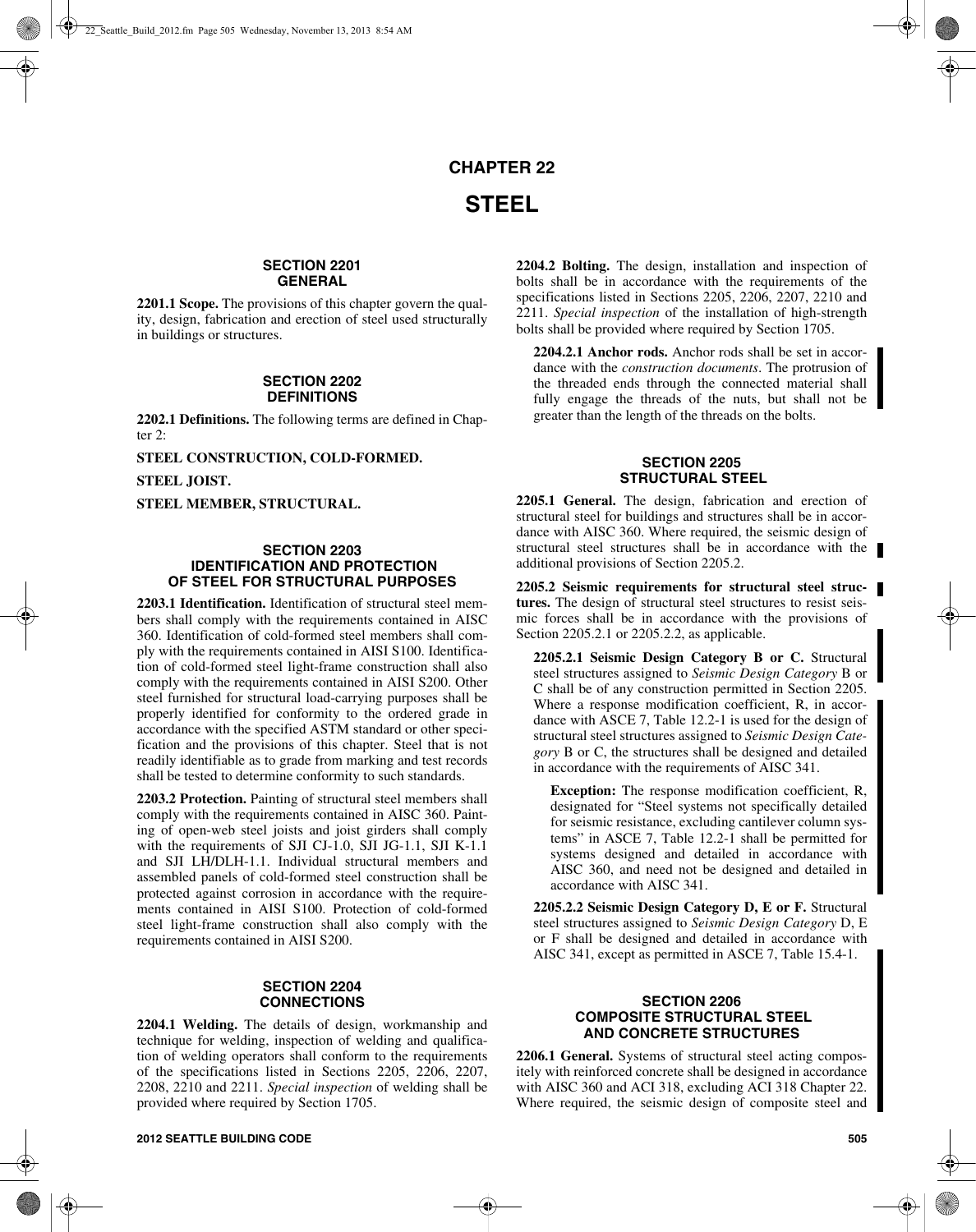➡

concrete systems shall be in accordance with the additional provisions of Section 2206.2.

**2206.2 Seismic requirements for composite structural steel and concrete construction.** Where a response modification coefficient, *R*, in accordance with ASCE 7, Table 12.2- 1 is used for the design of systems of structural steel acting compositely with reinforced concrete, the structures shall be designed and detailed in accordance with the requirements of AISC 341.

## **SECTION 2207 STEEL JOISTS**

**2207.1 General.** The design, manufacture and use of open web steel joists and joist girders shall be in accordance with one of the following Steel Joist Institute (SJI) specifications:

- 1. SJI CJ-1.0
- 2. SJI K-1.1
- 3. SJI LH/DLH-1.1
- 4. SJI JG-1.1

Where required, the seismic design of buildings shall be in accordance with the additional provisions of Section 2205.2 or 2211.6.

**2207.2 Design.** The *registered design professional* shall indicate on the *construction documents* the steel joist and/or steel joist girder designations from the specifications listed in Section 2207.1 and shall indicate the requirements for joist and joist girder design, layout, end supports, anchorage, non-SJI standard bridging, bridging termination connections and bearing connection design to resist uplift and lateral loads. These documents shall indicate special requirements as follows:

- 1. Special loads including:
	- 1.1. Concentrated loads;
	- 1.2. Nonuniform loads;
	- 1.3. Net uplift loads;
	- 1.4. Axial loads;
	- 1.5. End moments; and
	- 1.6. Connection forces.
- 2. Special considerations including:
	- 2.1. Profiles for nonstandard joist and joist girder configurations (standard joist and joist girder configurations are as indicated in the SJI catalog);
	- 2.2. Oversized or other nonstandard web openings; and
	- 2.3. Extended ends.
- 3. Deflection criteria for live and total loads for non-SJI standard joists.

**2207.3 Calculations.** The steel joist and joist girder manufacturer shall design the steel joists and/or steel joist girders in accordance with the current SJI specifications and load tables to support the load requirements of Section 2207.2. The *reg-* *istered design professional* may require submission of the steel joist and joist girder calculations as prepared by a *registered design professional* responsible for the product design. If requested by the *registered design professional*, the steel joist manufacturer shall submit design calculations with a cover letter bearing the seal and signature of the joist manufacturer's *registered design professional*. In addition to standard calculations under this seal and signature, submittal of the following shall be included:

- 1. Non-SJI standard bridging details (e.g.for cantilevered conditions, net uplift, etc.).
- 2. Connection details for:
	- 2.1. Non-SJI standard connections (e.g.flushframed or framed connections);
	- 2.2. Field splices; and
	- 2.3. Joist headers.

**2207.4 Steel joist drawings.** Steel joist placement plans shall be provided to show the steel joist products as specified on the *construction documents* and are to be utilized for field installation in accordance with specific project requirements as stated in Section 2207.2. Steel placement plans shall include, at a minimum, the following:

- 1. Listing of all applicable loads as stated in Section 2207.2 and used in the design of the steel joists and joist girders as specified in the *construction documents*.
- 2. Profiles for nonstandard joist and joist girder configurations (standard joist and joist girder configurations are as indicated in the SJI catalog).
- 3. Connection requirements for:
	- 3.1. Joist supports;
	- 3.2. Joist girder supports;
	- 3.3. Field splices; and
	- 3.4. Bridging attachments.
- 4. Deflection criteria for live and total loads for non-SJI standard joists.
- 5. Size, location and connections for all bridging.
- 6. Joist headers.

Steel joist placement plans do not require the seal and signature of the joist manufacturer's *registered design professional*.

**2207.5 Certification.** At completion of manufacture, the steel joist manufacturer shall submit a *certificate of compliance* in accordance with Section 1704.2.5.2 stating that work was performed in accordance with *approved construction documents* and with SJI standard specifications.

# **SECTION 2208 STEEL CABLE STRUCTURES**

**2208.1 General.** The design, fabrication and erection including related connections, and protective coatings of steel cables for buildings shall be in accordance with ASCE 19.